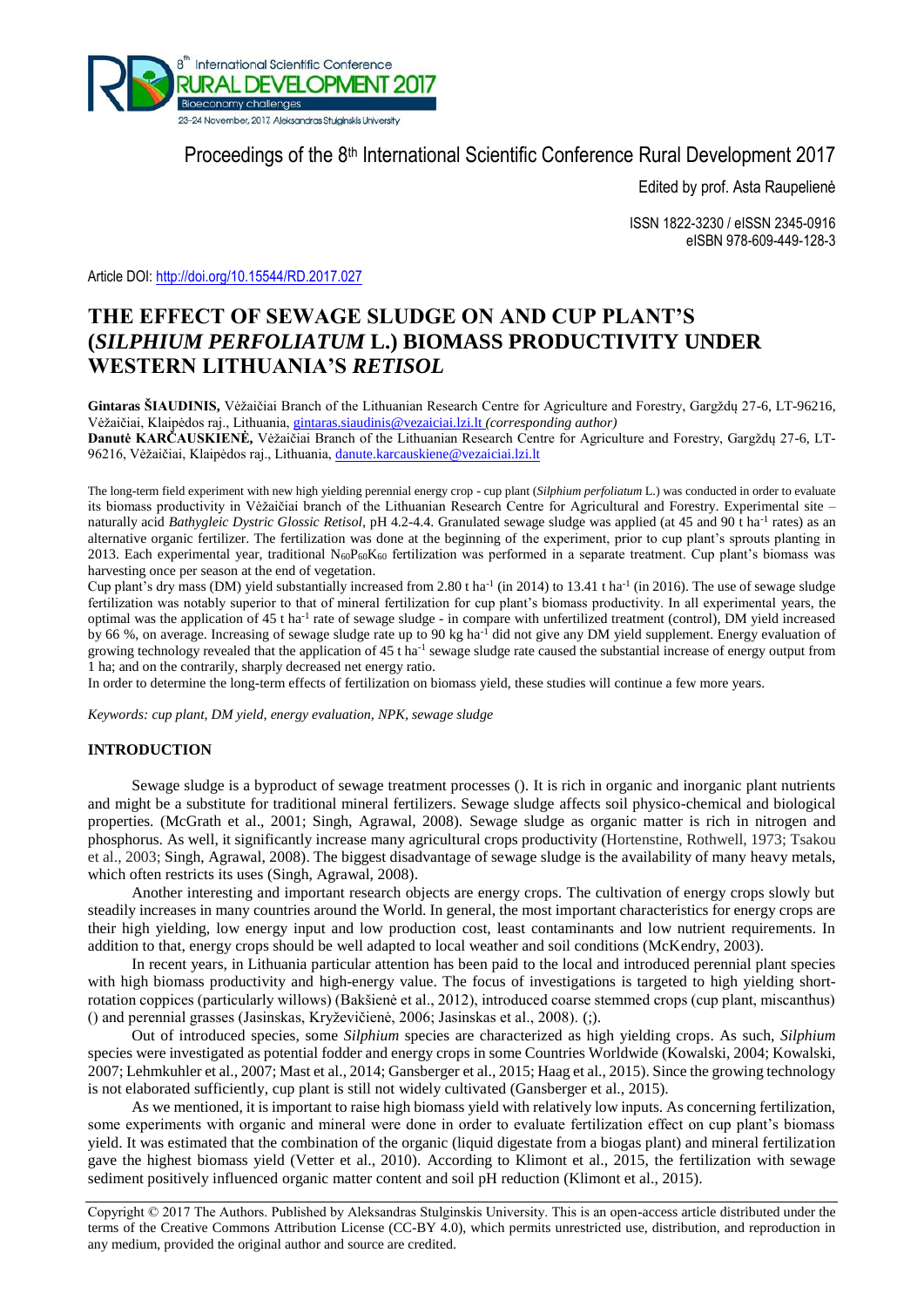For example, naturally acid *Albeluvisols* and *Fluvisols* are prevailing in Western Lithuania region. Without maintenance liming, soils return to their original state which leads to the deterioration of their physical, chemical and microbial properties (Mažvila et al., 2004). With increasing demand for biomass for bioenergy industry, a significant proportion of such soils could be used for the cultivation of energy crops. There are few data concerning energy crops productivity under different soil pH levels.

In order to avoid competition with conventional plants, energy crop should be grown in the areas that are less favorable for traditional agriculture, particularly in less fertile soils (Borkowska, Molas, 2012; Šiaudinis et al., 2015). In this respect, naturally acid *Retisols* and *Luvisols* are prevailing in Western Lithuania's region. Without liming, these soils return to their original state with worsens soil physical, chemical and microbial properties (Mažvila et al., 2004). Besides liming, a portion of such soils might be suitable for the cultivation of the energy crops, which are less susceptible to high soil acidity.

The current experiment had the aim to investigate the effect of granulated sewage sludge to cup plant's productivity and carry out an energy assessment of plant cultivation.

#### **MATERIALS AND METHODS**

The field experiments with cup plant (*Silphium perfoliatum* L.) was performed at Vėžaičiai branch of the Lithuanian Research Centre for Agriculture and Forestry (Western Lithuania, 55°43´ N, 21°27´ E). The soil of the experimental site is naturally acid moraine loamy (*Bathygleyic Dystric Glossic Retisol*) (WRB, 2014), (clay (<0.002 mm)  $-15.0$  %), pH<sub>KCl</sub> was 4.30-4.93. The average amount of precipitation is 700-900 mm per year.

Cup plant sprouts were planted at the end of May in 2013. Each treatment was composed of two adjacent rows. The distance between plants in each row was 0.50 m, the distance between two rows was 0.80 m, and the distance between each treatment was 1.00 m.

The experiment was composed of four treatments: 1) not fertilized (control treatment); 2) fertilized by  $N_{60}P_{60}K_{60}$ ; 3) fertilized by 45 t ha<sup>-1</sup> of sewage sludge; 4) fertilized by 90 t ha<sup>-1</sup> of sewage sludge rate. Fertilization treatments with 3 replications were randomly allocated.

The granulated sewage sludge was applied once in 2014. The fertilization was done at the 3<sup>rd</sup> decade in May. NPK fertilization (at 2<sup>nd</sup> treatment) was performed each year before the beginning of crops vegetation.

Cup plant's stems harvesting started in 2014. Each year, at the end of September, the stems of cup plant was cut by rotary reaper. The total biomass yield was recalculated into air-dry mass (DM) yield.

By calculating the total energy expenses (GJ ha<sup>-1</sup>), we included the direct energy expenses (ploughing, cultivation, protection from weeds, biomass harvesting, and transportation), indirect energy expenses (share of energy in fertilisers and herbicides), machinery energy consumption, and human labour input.

The energy equivalents for the fertilizers used in the experiment: 47.1 MJ kg<sup>-1</sup> for N, 15.8 MJ kg<sup>-1</sup> for P<sub>2</sub>O<sub>5</sub>, and 9.3 MJ kg<sup>-1</sup> for K<sub>2</sub>O and for sewage sludge after fermentation – 12 MJ kg<sup>-1</sup>.

Net energy ratio (or energy balance) (NER) was calculated by the equation (acc. to Shahin et al., 2008):

 $NER = energy output (GJ ha^{-1}) - energy input (GJ ha^{-1})$ 

A two-way analysis of variance with three replications design was performed on the data of cultivation year and fertilization rate, using analysis of variance (ANOVA) to determine significance at 95% probability level (Tarakanovas, Raudonius, 2003).

#### **RESULTS AND DISCUSSION**

**Dry mass (DM) yield**. Since the growing of plant cup's stems begins in the second growing year, the estimation of results started from 2014 season. DM yield results are presented in figures 1-3. The obtained results show that the productivity was quite low in the first harvestable season (in 2014). DM yield ranged from 2.20 t ha-1 (in control treatment). In the following two growing seasons, cup plant's productivity progressively increased from 3.74 to 6.83 t ha<sup>-1</sup> (in 2015) and from 10,78 to 17,58 t ha<sup>-1</sup> (in 2016). In control treatment, plants did not receive any fertilization through all the experimental years. However, DM yield increased by 5 times per 3 successive growing years. Cup plant has a deep rooting system. Thus, by the development of root system, these the plants can take all necessary nutrients not only from upper but from deeper soil layers as well. Surprisingly, in compare with control treatment, the annual application by mineral fertilizers (N60P60K60) did not increase DM yield significantly. The results suggest that perhaps it necessary to perform mineral fertilization each growing year. The best results were obtained using sewage sludge. Each year (although not always significant at 95 % probability level), the application of 45 t ha-1 rate causes the highest cup plant's productivity. In this way, DM yield increased from 2.87 t ha<sup>-1</sup> (in 2014) to 17.58 t ha<sup>-1</sup> (in 2016) (yield increased by 5,3 times). It is interesting to note that the use of double sewage sludge rate  $(90 \text{ t} \text{ ha}^{-1})$  had no significant impact to DM yield. Even more, cup plant's productivity tended to decrease (although not significant at 95 % rate). Thus, the excessive use of such organic fertilizer like sewage sludge had a tension to decrease annual biomass productivity.

Particularly, the cup plant's yield increased with increasing number of stems and the mass of those stems. These results will be presented in a new separate article later.

The parallel trials with cup plant in the same experimental site revealed that using the annual  $N_{0-60-120}P_{60}K_{60}$ fertilization rate revealed, that in dependence on growing season, cup plant productivity is ranging from 11,00 to 13,67 t ha<sup>-1</sup> DM (Šiaudinis et al., 2015). The results of field studies hold in other countries shows, that cup plant's productivity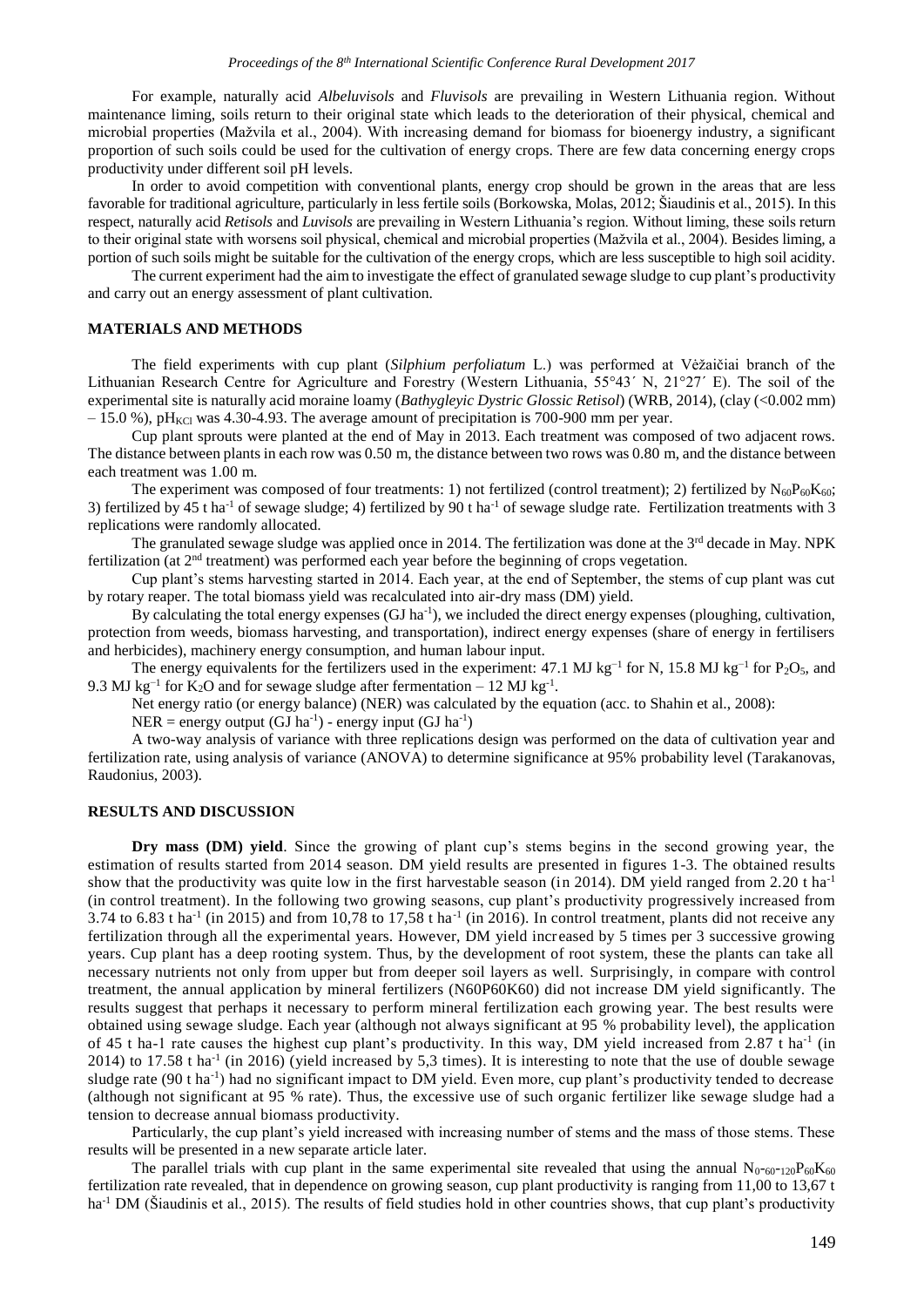highly depends on growing conditions. Despite the fact, that cup plant is originating from Northern America, its DM yield in some USA regions is low and ranging from 2,00 to 6,80 t ha<sup>-1</sup> (Voigt et al., 2012; Assefa et al., 2015). Although the results obtained by Polish investigators reveals that different *Silphium* species could easily accumulate 17,80-28,80 t ha-<sup>1</sup> DM per growing season (Kowalski 2004; Kowalski 2007). Then growing in Western Siberia (Russia), the average annual cup plant DM yield per 10 successive seasons was about 15,60 t ha<sup>-1</sup>.





Figure 1. The dependence of cup plant DM yield  $(t \text{ ha}^{-1})$  on different fertilization in 2014

Figure 2. The dependence of cup plant DM yield (t ha<sup>-1</sup>) on different fertilization in 2015



Figure 3. The dependence of cup plant DM yield (t ha<sup>-1</sup>) on different fertilization in 2016

**Energetic evaluation**. The data of the energy parameters are presented in Table 1. The direct expenses consist of such technological operations like autumnal ploughing, pre-sowing cultivation, distribution of fertilizers, sprout planting, plant protection, biomass harvesting and transportation. Indirect expenses consist of the energy amount bounded in pesticides and fertilizers. Out of them, the energy share of fertilizers is the highest. Except fertilization, all other operations were similar in all four treatments. In dependence on fertilization type, the total energy expenses  $(including direct and indirect expenses)$  varied from 11.00 to 1091 GJ ha<sup>-1</sup>. The amount of energy bounded in sewage sludge is quite huge. Thus, the intervals of energy expenses between treatments are enormous. After 3 growing years, cup plant accumulated from 276 to 457 GJ ha-1 of energy in their above-ground biomass. We can find that by applying sewage sludge, substantially higher amount of energy (or energy putput) is being accumulated in biomass. However, net energy ratio (NER) after 3 harvestable seasons was still negative. Yet, the experiment is long-term. In this respect, we hope that the impact of sewage sludge will be long lasting, while at the same time the energy value will increase significantly.

| ີ                                |                                                          |                                                    |                           |
|----------------------------------|----------------------------------------------------------|----------------------------------------------------|---------------------------|
| Treatments                       | Total energy expenses for cultivation<br>GL <sup>1</sup> | Energy output in biomass,<br>$GI$ ha <sup>-1</sup> | Net energy ratio<br>(NER) |
| (per 3 successive growing years) |                                                          |                                                    |                           |
| Control (not fertilized)         | 11.00                                                    | 276                                                | 265                       |
| N60P60K60                        | 24.24                                                    | 325                                                | 300                       |
| $45$ t ha <sup>-1</sup> rate     | 551                                                      | 457                                                | -94                       |
| 90 t ha <sup>-1</sup> rate       | 1091                                                     | 389                                                | $-702$                    |

Table 1. Energetic evaluation of cup plant growing technology

It is worth to note that as for today, sewage sludge as organic fertilizer is a cheap material. Contrarily, mineral fertilizers cost big money. Out of other positive factors, we found that sewage sludge enriches soil by mineral nutrients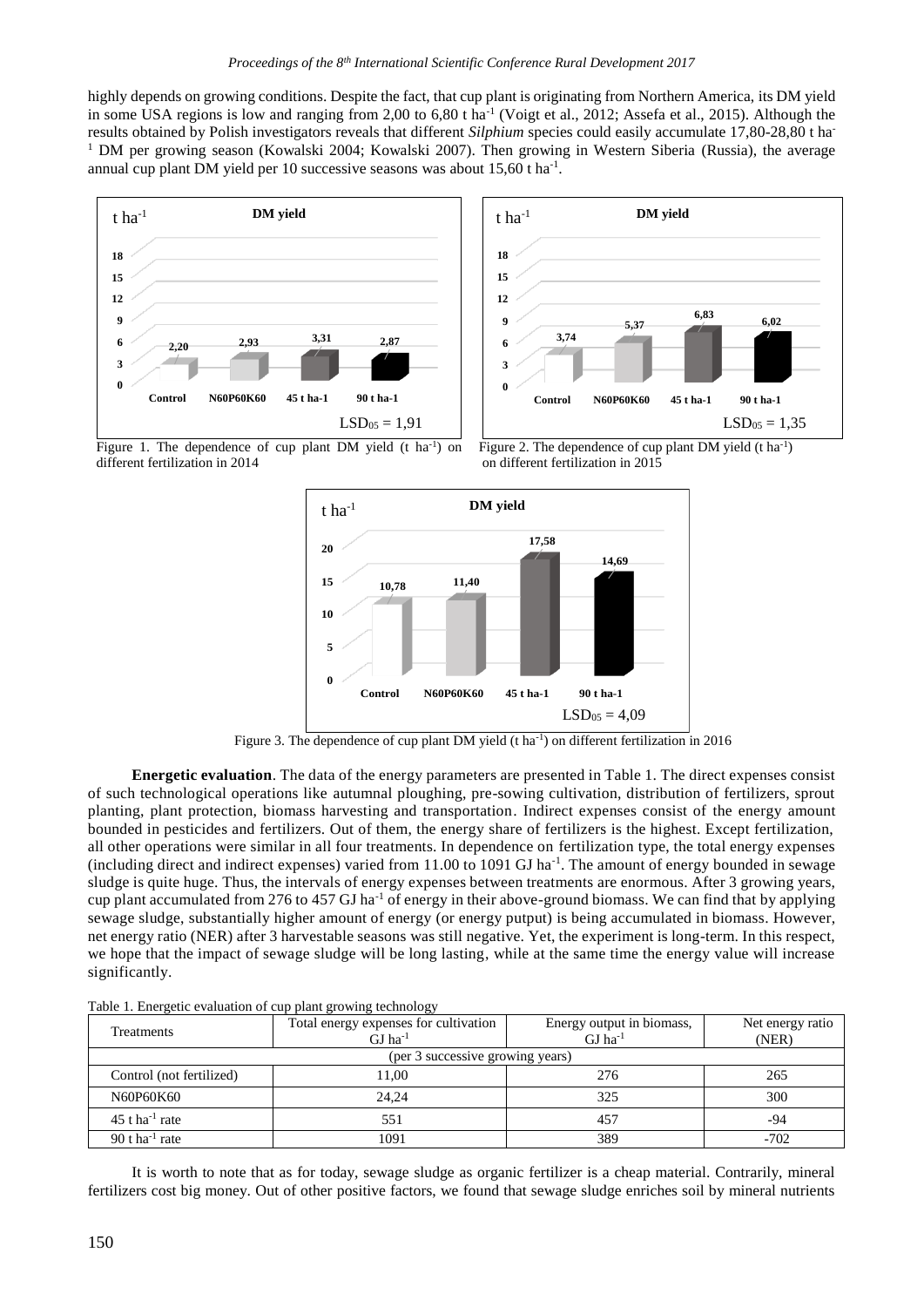(particularly by nitrogen and phosphorus), reduce soil acidity and improves soil physical properties. These data will be published in a separate article.

Commonly, the positive NER balance is receivable due to photosynthetic active radiation, which inspires the accumulation of solar energy in plants. Other means, such as fertilisers, pesticides, soil cultivation, etc. only enable plants to accumulate a higher amount of energy in plants (Aleksynas, 1990).

## **DISCUSSION**

Three experimental years revealed that the use of sewage sludge as a cheap organic fertilizer is an excellent solution, because it maintains high cup plant's biomass productivity for many years. Since the experiment is ongoing, we hope that the high biomass productivity will remain in the next few years without any additional fertilization. Due to high cost of mineral fertilization, annual NPK fertilization is not justified. Thus, by growing any energy crop, alternative source of fertilization is desirable. We can conclude that the application of  $45$  t ha<sup>-1</sup> sewage sludge is sufficient for high annual cup plant biomass yield. Further increase of fertilization rate is unprofitable.

#### **REFERENCES**

- 1. Aleksynas A. 1990.Agroenergetika ir derlius (Agroenergetics and yield). LŽŪM, Vilnius, Lithuania, pp. 42. (in Lithuanian)
- 2. Assefa, T., Wu, J., Albrecht, K. A., Johnson, P. J., Boe, A. 2015. Genetic variation for biomass and related morphological traits in cup plant (Silphium perfoliatum L.). *American Journal of Plant Sciences*, Vol. 6, Iss. 8, pp. 1098–1108. <http://dx.doi.org/10.4236/ajps.2015.68114>
- 3. Bakšienė, E., Titova, J., Nedzinskienė, T.L. 2012. Įvairių gluosnių (Salix L.) veislių auginimo kurui tyrimai. *Žemės ūkio mokslai*, Vol. 19, Iss. 2, pp. 90–97. (in Lithuanian) [https://doi.org/10. 6001/zemesukiomokslai.v19i2.2332](https://doi.org/10.%206001/zemesukiomokslai.v19i2.2332)
- 4. Borkowska, H., Molas, R. 2012. Two extremely different crops, Salix and Sida, as sources of renewable bioenergy. *Biomass and bioenergy*, Vol. 36, pp. 234–240. [https://doi.org/10.1016/ j.biombioe.2011.10.025](https://doi.org/10.1016/%20j.biombioe.2011.10.025)
- 5. Gansberger, M., Montgomery, L.F, Liebhard, P. 2015. Botanical characteristics, crop management and potential of Silphium perfoliatum L. as a renewable resource for biogas production: A review. *Industrial Crops and Products*, Vol. 63, pp. 362–372. [https://doi.org/10. 1016/j.indcrop.2014.09.047](https://doi.org/10.%201016/j.indcrop.2014.09.047)
- 6. Haag, N.L., Nägele, H.J., Reiss, K., Biertümpfel, A., Oechsner, H. 2015. Methane formation potential of cup plant (*Silphium perfoliatum*). *Biomass and Bioenergy*, Vol. 75, pp. 126–133. <https://doi.org/10.1016/j.biombioe.2015.02.012>
- 7. Hortenstine, C.C., Rothwell, D.F. 1973. Pelletized municipal refuse compost as a soil amendment and nutrient source for sorghum. *Journal of environmental quality*, Vol. 2, Iss. 3, pp. 343–345. <https://doi.org/10.2134/jeq1973.00472425000200030007x>
- 8. Jasinskas, A., Kryževičienė. R. 2006. Energetiniai žolynai ir jų auginimo bei ruošimo kurui sąnaudos. Žemės ūkio inžinerija, Vol.38, Iss. 3, pp. 59-71. (in Lithuanian)
- 9. Jasinskas, A., Zaltauskas, A., Kryzeviciene, A. 2008. The investigation of growing and using of tall perennial grasses as energy crops. *Biomass and Bioenergy*, Vol. 32, Iss. 11, pp. 981–987. <https://doi.org/10.1016/j.biombioe.2008.01.025>
- 10. Klimont, K., Bulińska-Radomska, Z., Górka, J., Osińska, A. 2015. Badanie przydatności rożnika przerośniętego (Silphium perfoliatum L.) do rekultywacji terenów po otworowej eksploatacji złóż siarki. *Problemy Inżynierii Rolniczej*, Vol. 23, Iss. 2, pp. 61–73 (in Polish)
- 11. Kowalski, R. 2004. Growth and development of Silphium integrifolium in the first 3 years of cultivation. *New Zealand journal of crop and horticultural science*, Vol. 32, Iss. 4, pp. 389–395. <http://dx.doi.org/10.1080/01140671.2004.9514320>
- 12. Kowalski, R. 2007. *Silphium trifoliatum* L.– a new alternative cultivation herbal plant? *Acta Agriculturae Scandinavica Section B-Soil and Plant Science*, Vol. 57, Iss. 2, pp. 155–166. <http://dx.doi.org/10.1080/09064710600766503>
- 13. Lehmkuhler, J.W., Ramos, M.H., Albrecht, K.A. 2007. Cupplant silage as a replacement for corn silage in growing beef cattle diets. *Forage and Grazinglands*, Vol. 5, Iss. 1. <https://doi:10.1094/FG-2007-1107-01-RS>
- 14. Mast, B., Lemmer, A., Oechsner, H., Reinhardt-Hanisch, A., Claupein, W., Graeff-Hönninger, S. 2014. Methane yield potential of novel perennial biogas crops influenced by harvest date. *Industrial Crops and Products*, Vol. 58, pp. 194–203. [https://doi.org/10.1016/j.indcrop. 2014.04.017](https://doi.org/10.1016/j.indcrop.%202014.04.017)
- 15. Morera, M. T., Echeverria, J., Garrido, J. 2002. Bioavailability of heavy metals in soils amended with sewage sludge. *Canadian journal of soil science*, Vol. 82, Iss. 4, pp. 433–438. <https://doi.org/10.4141/S01-072>
- 16. McKendry, Peter. 2002. Energy production from biomass (part 1): overview of biomass. *Bioresource technology*, Vol. 83, Iss. 1, pp. 37–46. [https://doi.org/10.1016/S0960-8524\(01\)00118-3](https://doi.org/10.1016/S0960-8524(01)00118-3)
- 17. McGrath, S. P., Chaudri A.M., Giller K.E. 1995. Long-term effects of metals in sewage sludge on soils, microorganisms and plants. *Journal of Industrial Microbiology & Biotechnology*, Vol. 14, Iss. 2, pp. 94 –104. http://doi: 10.1007/BF01569890
- 18. Singh, R. P., Agrawal, M. 2008. Potential benefits and risks of land application of sewage sludge. *Waste management*, Vol. 28, Iss. 2, pp. 347–358. [https://doi.org/10.1016/ j.wasman.2006.12.010](https://doi.org/10.1016/%20j.wasman.2006.12.010)
- 19. Shahin S., Jafari A., Mobli H., Rafiee S., Karimi M. 2008. Effect of Farm Size on Energy Ratio for Wheat Production: A Case Study from Ardabil Province of Iran. *American Eurasian Journal of Agricultural & Environmental Science*, Vol. 3, Iss. 4. pp. 604–608.
- 20. Šiaudinis, G., Jasinskas, A., Šarauskis, E., Steponavičius, D., Karčauskienė, D., & Liaudanskienė, I. 2015. The assessment of Virginia mallow (Sida hermaphrodita Rusby) and cup plant (Silphium perfoliatum L.) productivity, physico–mechanical properties and energy expenses. *Energy*, Vol. *93*, pp. 606–612. <https://doi.org/10.1016/j.energy.2015.09.065>
- 21. Tsakou, A., Roulia, M., Christodoulakis, N.S. Growth parameters and heavy metal accumulation in poplar tree cultures (Populus euramericana) utilizing water and sludge from a sewage treatment plant. *Bulletin of environmental contamination and toxicology*, Vol. 71, Iss.2, pp. 0330–0337. <https://doi.org/10.1007/s00128-003-0168-0>